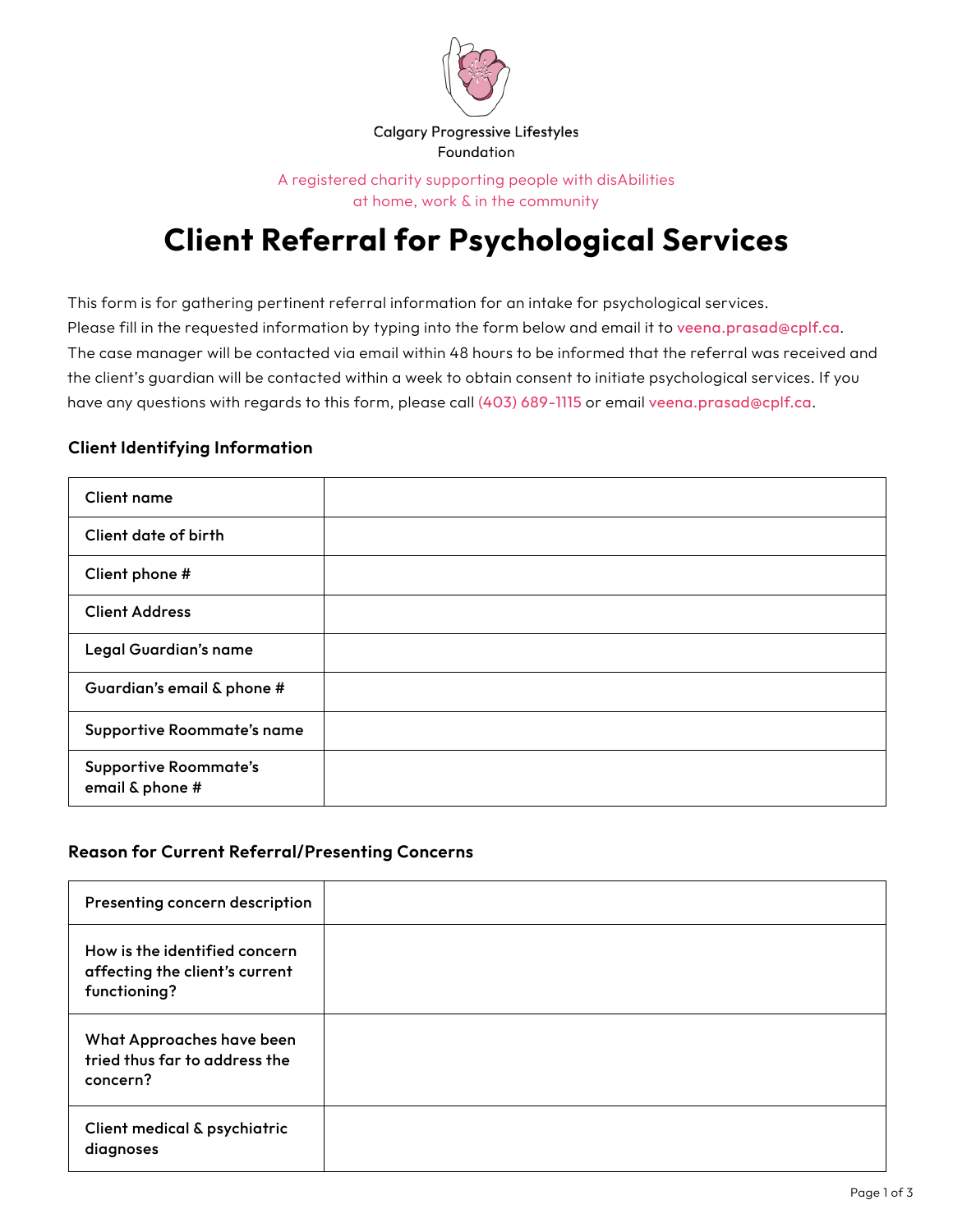| Names of family memebers<br>& professionals currently<br>invloved in the client's life |
|----------------------------------------------------------------------------------------|
| (Psychiatrist/Arnika Dr.,                                                              |
| Catalyst Team,                                                                         |
| Family Physician, other                                                                |
| Psychologists/Social Workers,                                                          |
| Probation Officer)                                                                     |
|                                                                                        |

### **Client Historical Information:**

Please provide details on any of the areas identified below as "Y"(YES) or identified as noteworthy:

| Substance abuse? Which ones?                                   | N       |  |
|----------------------------------------------------------------|---------|--|
| Self-harming or suicidal<br>ideation or acts of suicide?       | ΙN<br>Y |  |
| Physical or verbal aggression<br>towards others?               | N       |  |
| Inappropriate sexual behaviors<br>(in-person or online)?       | N<br>Y  |  |
| Being harmed or taken<br>advantage of by others?               | ΙN<br>Y |  |
| Past trauma or abuse?                                          | N       |  |
| Losing employment orhousing<br>evictions?                      | N       |  |
| Psychiatric hospitalizations or<br>justice system involvement? | N       |  |

## **Please Identify 3 Potential Goals for Counseling That You Would Like the Client to Work On:**

| Goal 1 |  |
|--------|--|
| Goal 2 |  |
| Goal 3 |  |